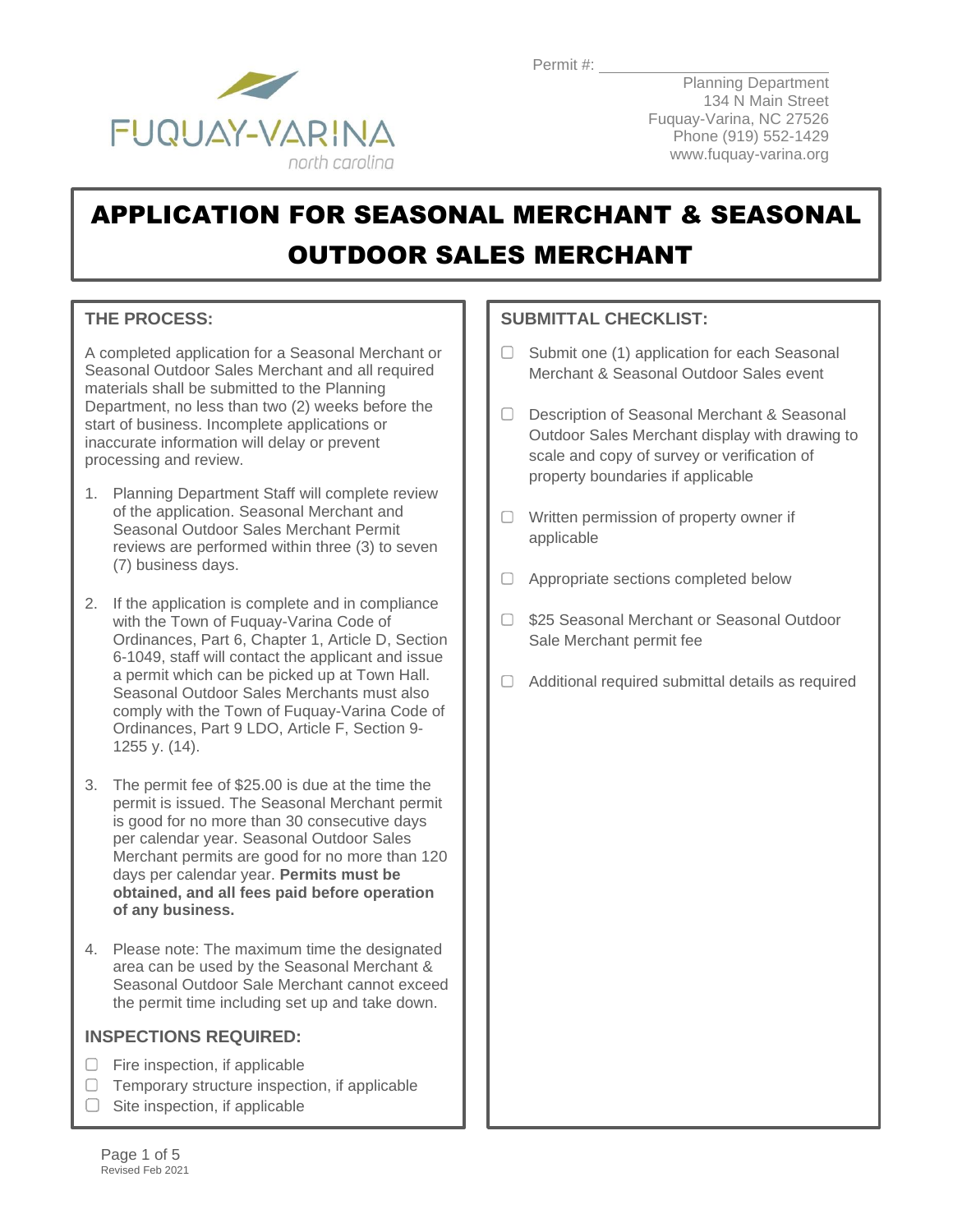## APPLICATION FOR SEASONAL MERCHANT & SEASONAL OUTDOOR SALES MERCHANT

#### **APPLICANT INFORMATION:**

| Business Name: Note: 2008 and 2008 and 2008 and 2008 and 2008 and 2008 and 2008 and 2008 and 2008 and 2008 and 2008 and 2008 and 2008 and 2008 and 2008 and 2008 and 2008 and 2008 and 2008 and 2008 and 2008 and 2008 and 200 |  |                                                                                                                       |  |  |  |
|--------------------------------------------------------------------------------------------------------------------------------------------------------------------------------------------------------------------------------|--|-----------------------------------------------------------------------------------------------------------------------|--|--|--|
|                                                                                                                                                                                                                                |  |                                                                                                                       |  |  |  |
| Business Mailing Address: Manual Manual Manual Manual Manual Manual Manual Manual Manual Manual Manual Manual                                                                                                                  |  |                                                                                                                       |  |  |  |
| Phone:                                                                                                                                                                                                                         |  | <u> Email: Email: Email: Email: Email: Email: Email: Email: Email: Email: Email: Email: Email: Email: Email: Emai</u> |  |  |  |
| Business Website (If Applicable): Manual Content of the Content of the Content of the Content of the Content of the Content of the Content of the Content of the Content of the Content of the Content of the Content of the C |  |                                                                                                                       |  |  |  |
| Owner's Signature                                                                                                                                                                                                              |  | Date                                                                                                                  |  |  |  |
| SECTION A: ALL SEASONAL MERCHANTS AND SEASONAL OUTDOOR SALES MERCHANTS                                                                                                                                                         |  |                                                                                                                       |  |  |  |
| Brief Description of Proposed Seasonal / Outdoor Sales Merchant: ________________                                                                                                                                              |  |                                                                                                                       |  |  |  |
| Is the business to be held on property owned by the merchant?                                                                                                                                                                  |  |                                                                                                                       |  |  |  |
| $\Box$ No (If no, written permission from the property owner must be obtained)<br>Yes                                                                                                                                          |  |                                                                                                                       |  |  |  |
|                                                                                                                                                                                                                                |  |                                                                                                                       |  |  |  |
| Proposed Location Zoning: Note and South Art and South Art and South Art and South Art and South Art and Art and Art and Art and Art and Art and Art and Art and Art and Art and Art and Art and Art and Art and Art and Art a |  |                                                                                                                       |  |  |  |
| Will the sale be located in a parking lot? (Sale shall not impede vehicular or foot traffic and shall not occupy<br>designated parking spaces)                                                                                 |  |                                                                                                                       |  |  |  |
| Yes<br>No                                                                                                                                                                                                                      |  |                                                                                                                       |  |  |  |
| Will the Business use any signage? (All signs must comply to the Town's sign regulations)<br>Yes<br>No                                                                                                                         |  |                                                                                                                       |  |  |  |
| SECTION B: SEASONAL MERCHANTS ONLY (Including, but not limited to, firework sales and Christmas<br>tree sales)                                                                                                                 |  |                                                                                                                       |  |  |  |
| Has the Merchant had any other sales in the past calendar year?                                                                                                                                                                |  |                                                                                                                       |  |  |  |
| No لـ<br>Yes                                                                                                                                                                                                                   |  |                                                                                                                       |  |  |  |
| How long will the seasonal sale last? (30-day maximum including set-up and take down):                                                                                                                                         |  |                                                                                                                       |  |  |  |
|                                                                                                                                                                                                                                |  |                                                                                                                       |  |  |  |
|                                                                                                                                                                                                                                |  |                                                                                                                       |  |  |  |
| Will there be a temporary structure associated with the business? (Temporary structures must be approved<br>and inspected prior to operation)                                                                                  |  |                                                                                                                       |  |  |  |
| <b>No</b><br>Yes                                                                                                                                                                                                               |  |                                                                                                                       |  |  |  |

Page 2 of 5 Revised Feb 2021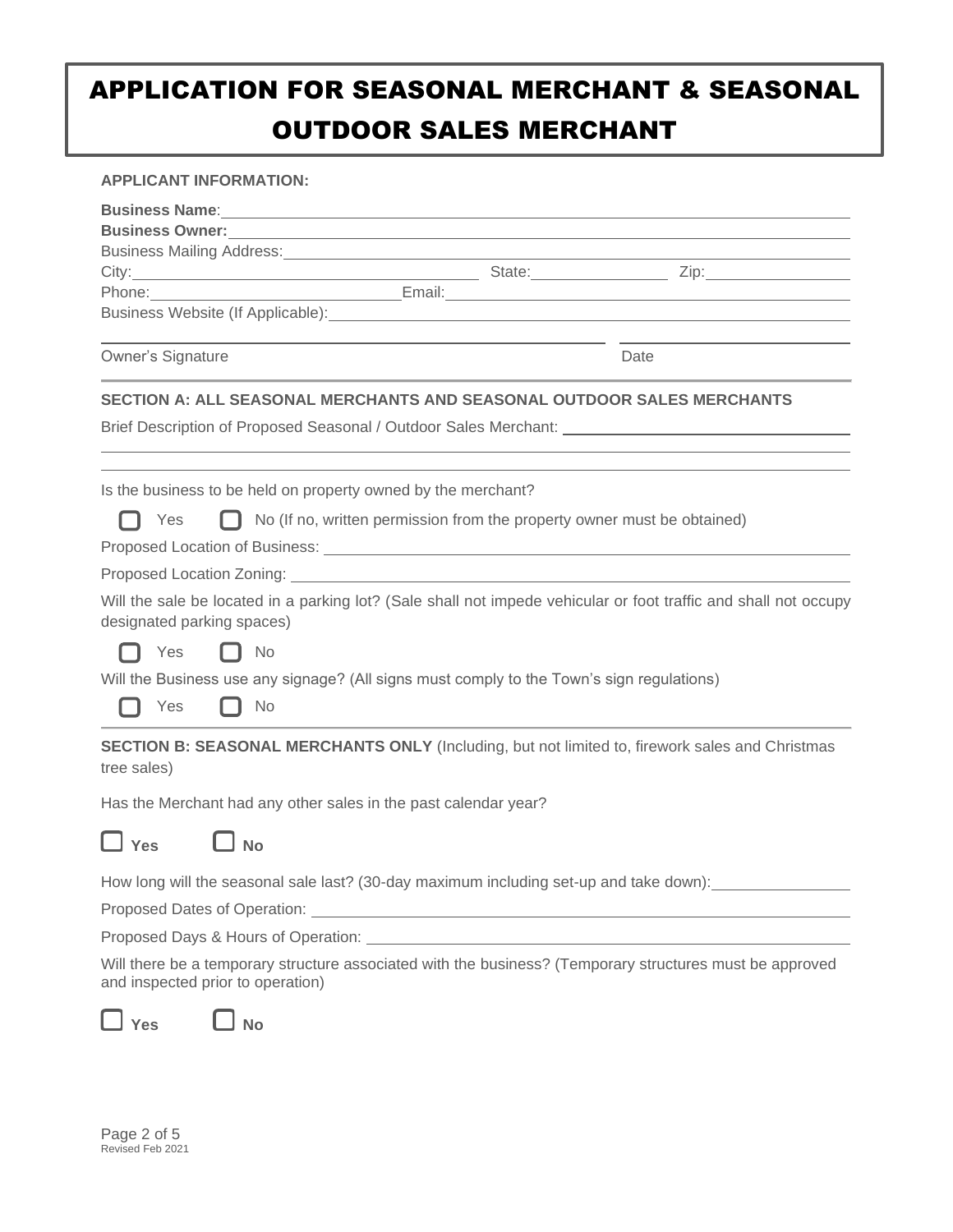## APPLICATION FOR SEASONAL MERCHANT & SEASONAL OUTDOOR SALES MERCHANT

| <b>SECTION C: SEASONAL OUTDOOR SALES MERCHANTS ONLY (Lawn and Garden Supplies)</b><br>Does the area designated for display consist of a different surface than that of the parking lot or is the boundary<br>marked with a different color? |  |  |  |  |
|---------------------------------------------------------------------------------------------------------------------------------------------------------------------------------------------------------------------------------------------|--|--|--|--|
| Yes<br>No<br>Does the area designated for display have a perimeter fence?<br>Yes<br>$\Box$ No                                                                                                                                               |  |  |  |  |
| How long will the seasonal sale last? (120-day maximum including set-up and take down):                                                                                                                                                     |  |  |  |  |
|                                                                                                                                                                                                                                             |  |  |  |  |
|                                                                                                                                                                                                                                             |  |  |  |  |
| Will there be a temporary structure associated with the business? (Temporary structures must be approved<br>and inspected prior to operation)                                                                                               |  |  |  |  |
| Yes<br>No                                                                                                                                                                                                                                   |  |  |  |  |
| <b>ACKNOWLEDGMENT OF RECEIPT:</b>                                                                                                                                                                                                           |  |  |  |  |
| I/We.<br>am/are the<br>owner(s)/manager(s) of the business named above for which this permit application has been filed.                                                                                                                    |  |  |  |  |
|                                                                                                                                                                                                                                             |  |  |  |  |

Fuquay-Varina Code of Ordinances which govern the operation of Seasonal Merchants and Seasonal Outdoor Sales Merchants within the Town of Fuquay-Varina. I/We agree to obey all location, operation, separation, requirements and conditions established for Seasonal Merchants and Seasonal Outdoor Sales Merchants in the Town of Fuquay-Varina Code of Ordinances. Furthermore, by signing this application we acknowledge receipt of a copy of these standards.

Signature Date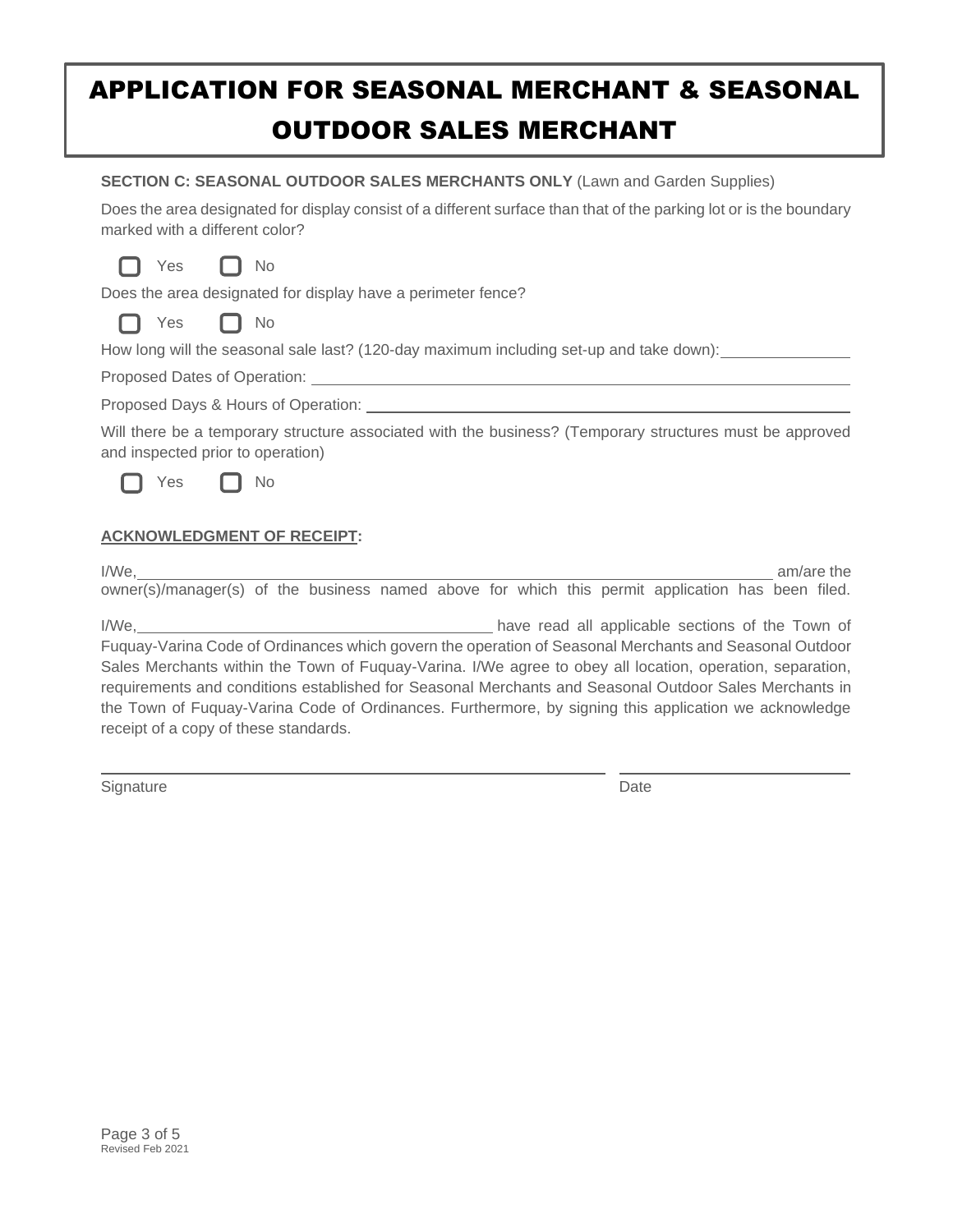# APPLICATION FOR SEASONAL MERCHANT & SEASONAL OUTDOOR SALES MERCHANT

#### **PROPERTY OWNER AUTHORIZATION:**

The following information shall be provided and approved by the Town prior to operation for each location the Seasonal Merchant or Seasonal Outdoor Sales Merchant herein referenced proposes to locate. Town approval of this application shall not be construed to grant the Seasonal Merchant or Seasonal Outdoor Sales Merchant herein referenced permission to operate at any location other than the location listed below.

|                             | PROPERTY OWNER: University of the contract of the contract of the contract of the contract of the contract of the contract of the contract of the contract of the contract of the contract of the contract of the contract of  |  |       |  |
|-----------------------------|--------------------------------------------------------------------------------------------------------------------------------------------------------------------------------------------------------------------------------|--|-------|--|
|                             |                                                                                                                                                                                                                                |  |       |  |
|                             |                                                                                                                                                                                                                                |  |       |  |
|                             | WAKE COUNTY PIN: VALUE AND THE COUNTY PINE AND THE COUNTY PINE AND THE COUNTY PINE AND THE COUNTY PINE AND THE COUNTY OF THE COUNTY OF THE COUNTY OF THE COUNTY OF THE COUNTY OF THE COUNTY OF THE COUNTY OF THE COUNTY OF THE |  |       |  |
|                             |                                                                                                                                                                                                                                |  |       |  |
|                             |                                                                                                                                                                                                                                |  |       |  |
| will operate.               |                                                                                                                                                                                                                                |  |       |  |
| PROPERTY OWNER'S SIGNATURE: |                                                                                                                                                                                                                                |  | DATE: |  |